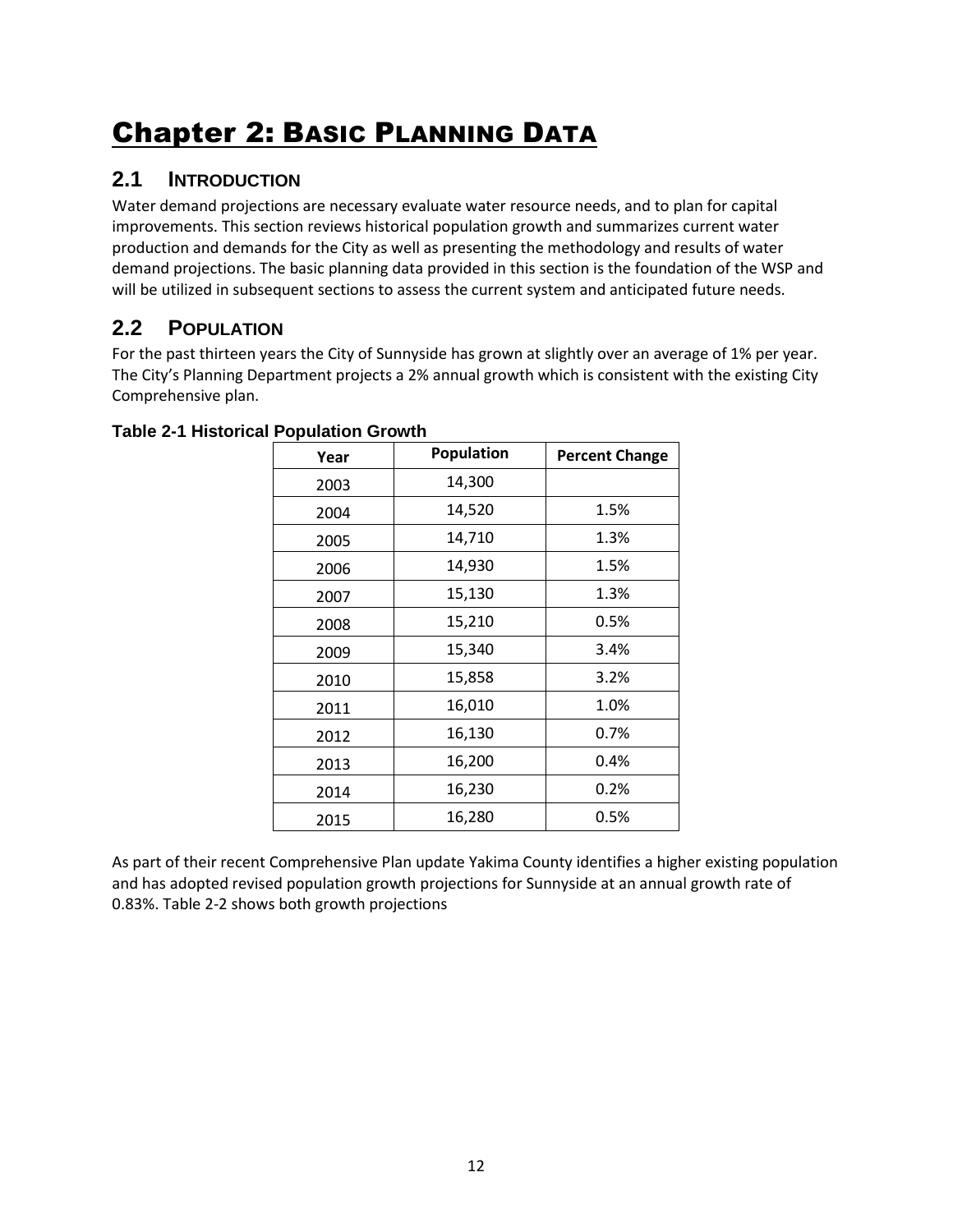### <span id="page-1-0"></span>**Table 2-2 Projected Population Growth**

| Year | <b>City Projection</b><br>(2%) | <b>Yakima County</b><br>Projection<br>(0.83%) |  |  |
|------|--------------------------------|-----------------------------------------------|--|--|
| 2015 | 16,280                         | 16,365                                        |  |  |
| 2016 | 16,606                         | 16,499                                        |  |  |
| 2017 | 16,938                         | 16,633                                        |  |  |
| 2018 | 17,277                         | 16,766                                        |  |  |
| 2019 | 17,623                         | 16,898                                        |  |  |
| 2020 | 17,975                         | 17,030                                        |  |  |
| 2021 | 18,335                         | 17,160                                        |  |  |
| 2022 | 18,701                         | 17,289                                        |  |  |
| 2023 | 19,075                         | 17,417                                        |  |  |
| 2024 | 19,457                         | 17,543                                        |  |  |
| 2025 | 19,847                         | 17,668                                        |  |  |
| 2026 | 20,244                         | 17,791                                        |  |  |
| 2027 | 20,649                         | 17,913                                        |  |  |
| 2028 | 21,062                         | 18,034                                        |  |  |
| 2029 | 21,483                         | 18,153                                        |  |  |
| 2030 | 21,913                         | 18,271                                        |  |  |
| 2031 | 22,351                         | 18,388                                        |  |  |
| 2032 | 22,798                         | 18,505                                        |  |  |
| 2033 | 23,254                         | 18,621                                        |  |  |
| 2034 | 23,719                         | 18,736                                        |  |  |
| 2035 | 24,193                         | 18,850                                        |  |  |

The current City Growth Projections will be used to forecast Equivalent Residential Unit (ERU) growth in order to accommodate potential commercial and industrial growth, and to insure that the water system is prepared for all types of growth as it occurs. If actual water demand in the future is less than forecasted, the City will delay source and storage improvements accordingly.

# <span id="page-1-1"></span>**2.3 EXISTING WATER CONSUMPTION**

Water consumption is the amount of water used by all customers of the system as measured by the customer's meters. The City has divided all water users into four classes for billing purposes – single family residential, multi-use (multiple family), commercial, and irrigation (seasonal). The commercial category includes all business, commercial, industrial and public users, except for City irrigation. The data shown in [Table 2-3](#page-2-0) was obtained from the City's billing system. The City began using the current billing system software (BIAS) in the fall of 2014. Data from the previous software is no longer available due to changes in City staff, and the lack of support from previous software company. There is a discrepancy of about 0.8% between the service meter readings obtained by the Water Division and the amount of water billed by the Finance Department's Utility Billing Division. This difference may be attributed to the billing program rounding off the readings for billing purposes. Other factors that may account for the slight difference include new replacement meters, meters "rolling over" (exceeding the register capacity and starting over), and the billing division's counting water as sold when the bill is paid, not necessarily when the bill was originally sent. The Billing Division's numbers will be used because they can be sorted buy customer class and not just by the Water Division's meter number.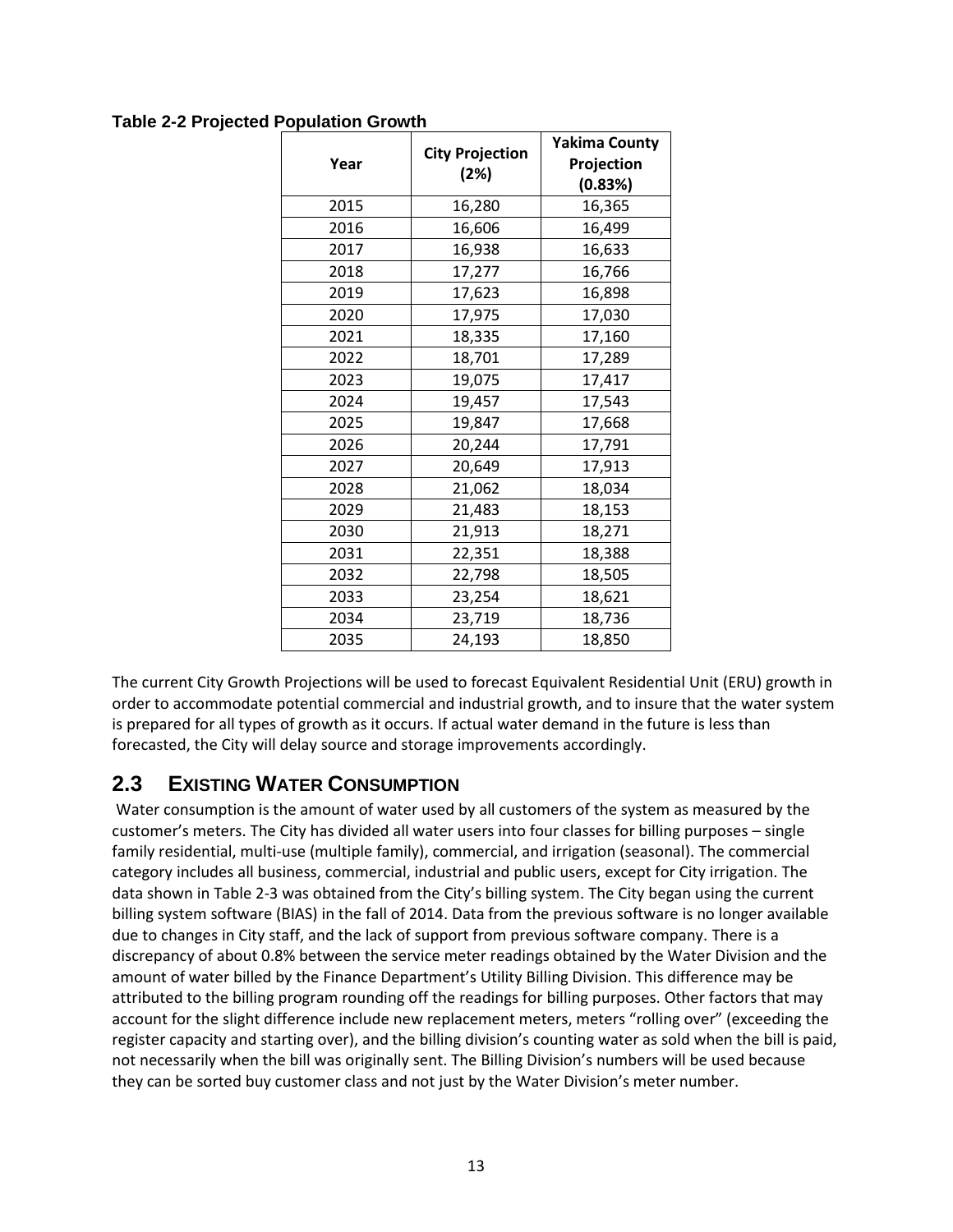Although the water department staff scans the raw service meter readings on a monthly basis for abnormal readings, they rely on the billing system to produce a list of unusual readings (zero, very low, very high) which they then follow-up with a second reading to verify the amount. The City is transitioning to a fixed ready metering system which will provide daily service meter data summaries which will alert water staff to abnormal readings, which will allow for a more timely follow-up.

Currently, distribution system losses are calculated every few months. With the new data collection system, DSL will be calculated monthly using the water division numbers for metered water usage.

As expected water use varies throughout the year with the highest use occurring between May and October as shown in Table 2-3. The impact of residential irrigation can be seen in the increase in the residential class during the warmer months. The commercial class also shows a large increase due to the seasonal processing of various crops.

The use of just the 2015 billing system data will be sufficient to base future demands since the 2015 demands were the highest since 2006. The 2015 total production was just 1% less than the 2006 total production. Since that time, the Water Use Efficiency Rule has been implemented by the City and the Irrigation District has continued to provide more residential services with irrigation water

| 2015<br>Year | <b>Single</b><br><b>Family</b> | Multi-<br>family | <b>Commercial</b> | <b>Irrigation</b> | <b>Total</b><br><b>Billed</b> | <b>Service</b><br><b>Meter</b><br><b>Readings</b> | <b>Billing</b><br><b>Discrepancy</b> | % Billing<br><b>Discrepancy</b> |
|--------------|--------------------------------|------------------|-------------------|-------------------|-------------------------------|---------------------------------------------------|--------------------------------------|---------------------------------|
| Jan          | 13.852                         | 8.864            | 23.933            | 0.000             | 46.649                        | 48.289                                            | $-1.640$                             | $-3.516%$                       |
| Feb          | 14.878                         | 10.034           | 31.366            | 0.000             | 56.279                        | 58.074                                            | $-1.795$                             | $-3.190%$                       |
| Mar          | 12.464                         | 8.096            | 28.891            | 0.000             | 49.450                        | 49.513                                            | $-0.063$                             | $-0.127%$                       |
| Apr          | 17.814                         | 9.908            | 34.675            | 0.000             | 62.397                        | 64.229                                            | $-1.832$                             | $-2.936%$                       |
| May          | 29.866                         | 13.374           | 43.470            | 0.000             | 86.710                        | 86.981                                            | $-0.271$                             | $-0.312%$                       |
| Jun          | 41.224                         | 18.514           | 59.444            | 0.000             | 119.182                       | 119.593                                           | $-0.411$                             | $-0.345%$                       |
| Jul          | 44.721                         | 19.247           | 64.110            | 0.023             | 128.100                       | 128.492                                           | $-0.392$                             | $-0.306%$                       |
| Aug          | 45.081                         | 21.667           | 66.038            | 0.010             | 132.797                       | 133.122                                           | $-0.325$                             | $-0.245%$                       |
| Sep          | 30.453                         | 15.457           | 59.115            | 0.009             | 105.115                       | 102.216                                           | 2.899                                | 2.758%                          |
| Oct          | 23.336                         | 12.524           | 58.210            | 0.026             | 94.096                        | 94.003                                            | 0.093                                | 0.099%                          |
| Nov          | 17.324                         | 11.240           | 40.497            | 0.000             | 69.061                        | 70.744                                            | $-1.683$                             | $-2.436%$                       |
| <b>Dec</b>   | 12.928                         | 8.651            | 25.656            | 0.000             | 47.235                        | 49.901                                            | $-2.666$                             | $-5.643%$                       |
| Total        | 303.941                        | 157.576          | 535.405           | 0.069             | 996.991                       | 1,005.157                                         | $-8.166$                             | $-0.812%$                       |

<span id="page-2-0"></span>**Table 2-3 Consumption by Customer Class (MG)**

[Figure 2-1](#page-3-0) shows the total monthly billed consumption relative to the average monthly total and illustrates the seasonal impact of both irrigation and food processing.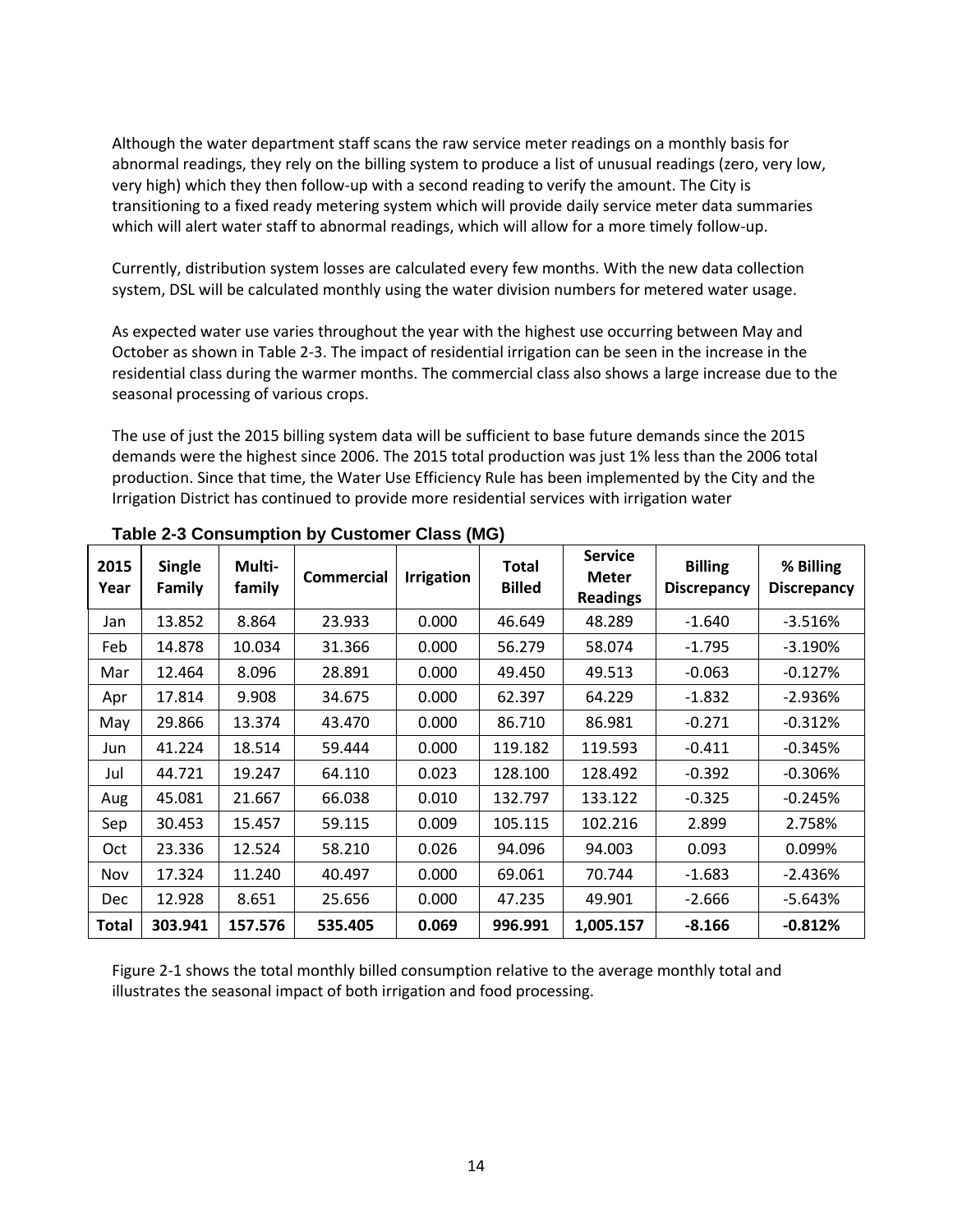<span id="page-3-0"></span>**Figure 2-1 Monthly Billed Consumption**



As shown in [Table 2-4](#page-3-1) and [Figure 2-2,](#page-4-0) Commercial consumption accounts for approximately 54% of the total water used. The commercial consumption share of water billed has increased over the years. [Figure 2-3](#page-4-1) shows each customer class proportion of the total billing for 2015 and the 2006-2010 average.

<span id="page-3-1"></span>

|  |  |  | <b>Table 2-4 Demand by Customer Class</b> |  |
|--|--|--|-------------------------------------------|--|
|--|--|--|-------------------------------------------|--|

|           | <b>Single Family</b> | <b>Multi-Family</b> | Commercial | <b>Irrigation</b> | Total   |
|-----------|----------------------|---------------------|------------|-------------------|---------|
| 2015 (MG) | 303.941              | 157.576             | 535.405    | 0.069             | 996.991 |
| 2015 (%)  | 30.5%                | 15.8%               | 53.7%      | $:1\%$            | 100%    |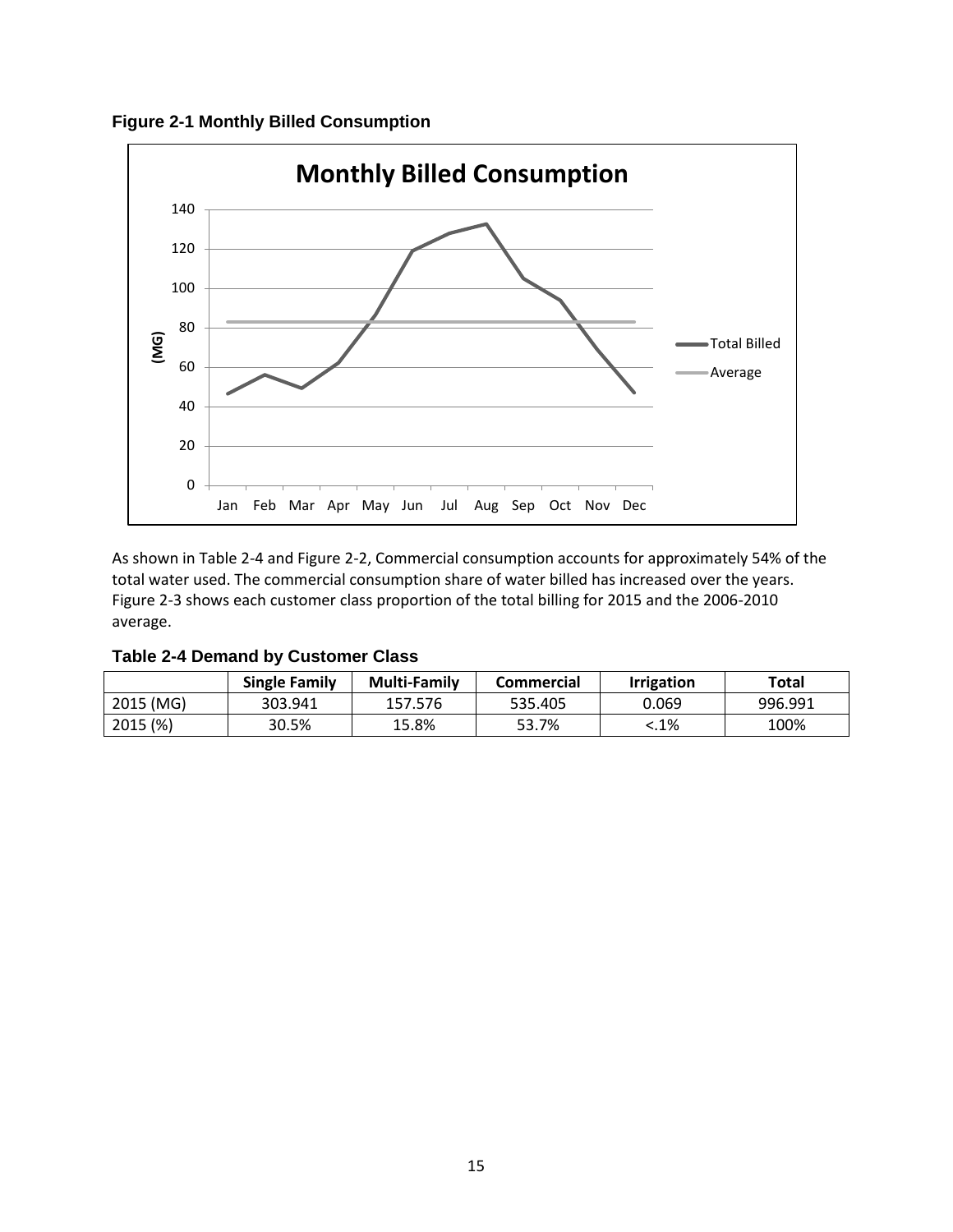<span id="page-4-0"></span>



<span id="page-4-1"></span>**Figure 2-3 Average Annual Consumption by Customer Class**

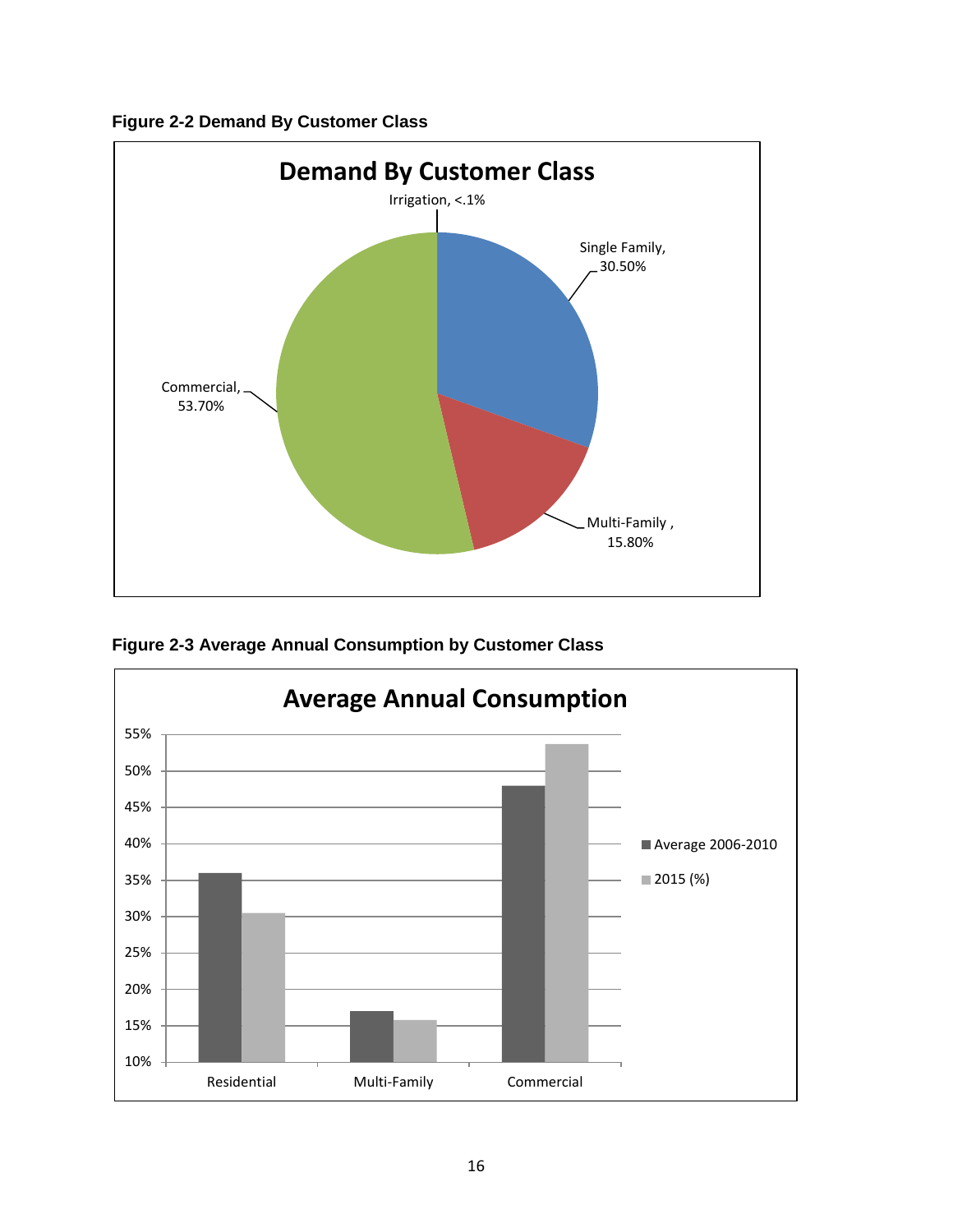\*2006-2010 average data from 2011 HDR Draft WSP Update.

A review of the 2015 Commercial accounts show that the ten largest water users account for about 60% of the total commercial billing and 32% of total water billed. The ten largest users are shown i[n](#page-5-0) [Table 2-5.](#page-5-0)

| <b>Name</b>              | <b>Total Annual</b>     | <b>Percent of</b>         | Percent of           |  |
|--------------------------|-------------------------|---------------------------|----------------------|--|
|                          | <b>Consumption (MG)</b> | <b>Commercial Billing</b> | <b>Total Billing</b> |  |
| Darigold                 | 118,038,100             | 22%                       | 11.8%                |  |
| 355 Alexander Rd         |                         |                           |                      |  |
| Seneca Foods LLC         |                         |                           |                      |  |
| 1525 4th                 | 45,361,712              | 8.5%                      | 4.5%                 |  |
| <b>Valley Processing</b> |                         |                           |                      |  |
| 201 Blaine Ave           | 44,206,800              | 8.3%                      | 4.4%                 |  |
| <b>Valley Processing</b> |                         |                           |                      |  |
| 108 Blaine Ave           | 36,422,364              | 6.8%                      | 3.7%                 |  |
| Johnson Foods Inc.       |                         |                           |                      |  |
| 332 Blaine Ave           | 15,924,172              | 3.0%                      | 1.6%                 |  |
|                          |                         | 2.7%                      | 1.4%                 |  |
| 1700 Cascade Way         | 14,404,984              |                           |                      |  |
|                          | 12,742,180              | 2.4%                      | 1.3%                 |  |
| 1521 1St                 |                         |                           |                      |  |
| <b>Valley Processing</b> | 10,722,580              | 2.0%                      | 1.1%                 |  |
| 115 Blaine Ave           |                         |                           |                      |  |
|                          | 10,551,288              | 2.0%                      | 1.1%                 |  |
| 705 Alexander Rd         |                         |                           |                      |  |
|                          | 9,581,880               | 1.8%                      | 1.0%                 |  |
| 131 Parkland Drive, #B   |                         |                           |                      |  |
| Total                    | 317,956,060             | 59.5%                     | 32%                  |  |

### <span id="page-5-0"></span>**Table 2-5 Top Ten Water Users**

# **2.4 EQUIVALENT RESIDENTIAL UNITS (ERUS)**

The demand of each customer class can be expressed in terms of equivalent residential units (ERUs) for demand forecasting and planning purposes. One ERU is equivalent to the amount of water used by a single family (sf) residence. The number of ERUs represented by the demand of the other customer classes is determined from the total demand for that class divided by the demand per single family residential.

1 ERU = Average daily single family residential use / Number of sf connections

1 ERU = 303.941 MG annual demand / 365 days / 2800 connections = 297.4 gpd

The ERU value of 297.4 gpd will be used for future demand projections and system analysis.

[Table 2-6](#page-6-0) applies the ERU value of 297.4 gpd to the various customer classes to determine their equivalent number of ERUs. Distribution System Leakage from the 2015 Water Use Efficiency Report is also included to account for it and show its value.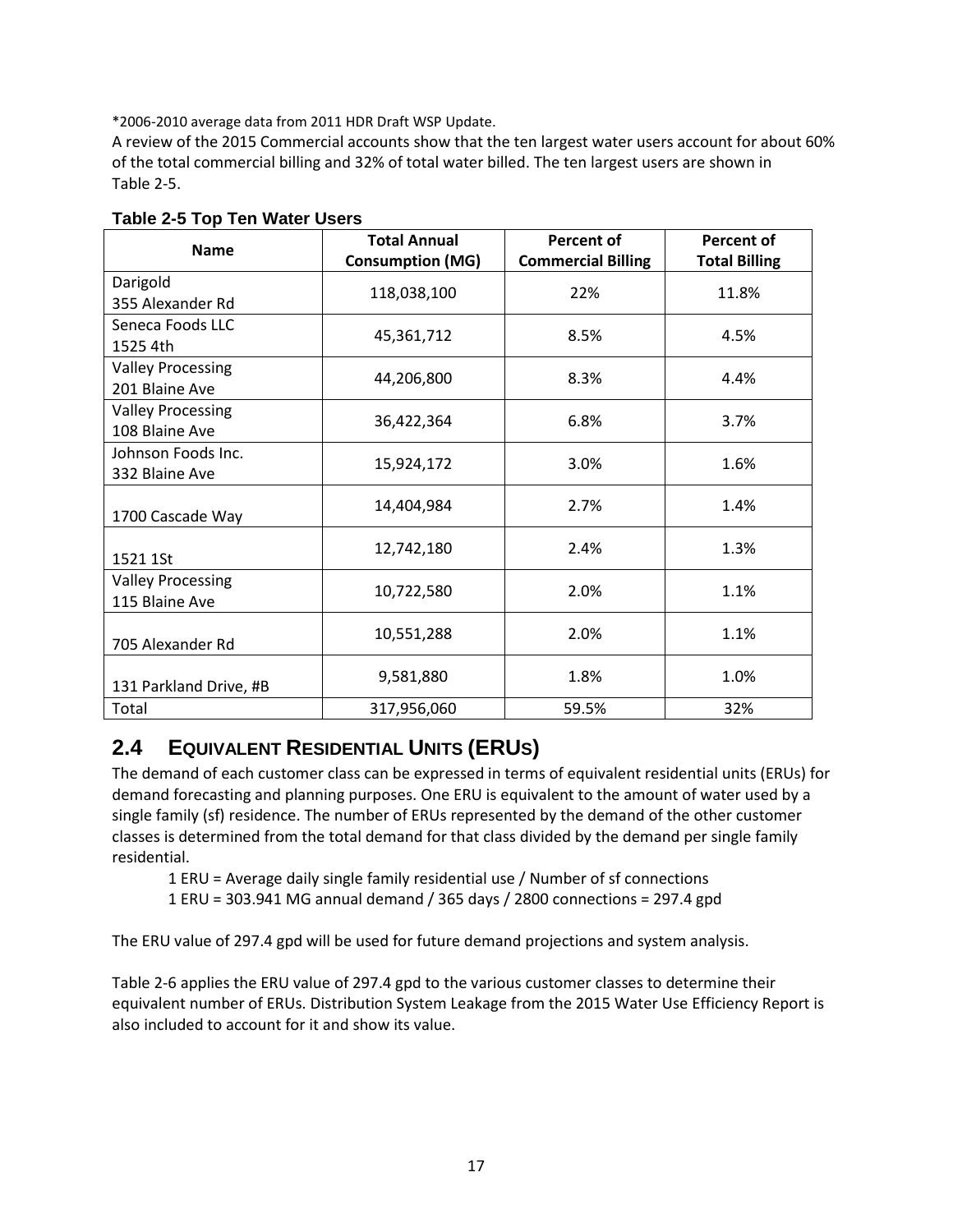| <b>Customer Class</b>                                  | <b>Annual Demand</b><br><b>Per Customer</b><br>Class (MG) | <b>No. Connections</b> | <b>Percent of Total</b><br>Demand (%) | <b>Total Equivalent</b><br><b>Residential Units</b><br>(ERU) |  |  |  |
|--------------------------------------------------------|-----------------------------------------------------------|------------------------|---------------------------------------|--------------------------------------------------------------|--|--|--|
| Average Demand Per Single-Family Residence = 297.4 gpd |                                                           |                        |                                       |                                                              |  |  |  |
| Single-family                                          | 303.941                                                   | 2800                   | 29.8%                                 | 2,800                                                        |  |  |  |
| <b>Multi-Use (Multi-Family)</b>                        | 157.576                                                   | 152                    | 15.4%                                 | 1,452                                                        |  |  |  |
| Commercial                                             | 535.405                                                   | 585                    | 52.5%                                 | 4,932                                                        |  |  |  |
| <b>Irrigation</b>                                      | 0.069                                                     | 9                      | .07%                                  | .6                                                           |  |  |  |
| <b>Distribution System</b><br>Leakage (DSL)*           | 15.716                                                    |                        | 1.5%                                  | 145                                                          |  |  |  |
| Total                                                  | 1,012.707*                                                | 3,546                  | 100%                                  | 9,330                                                        |  |  |  |

### <span id="page-6-0"></span>**Table 2-6 Equivalent Residential Units (ERUs)**

\* 1,012.707 MG – 15.717 MG = 996.991 MG total billed water [\(Table 2-3\)](#page-2-0)

The same 2% annual growth that was used in future population projections in Section [2.2](#page-0-0) will be used to forecast future total ERU. [Table 2-7](#page-6-1) shows the estimated ERUs by year.

#### <span id="page-6-1"></span>**Table 2-7 Total ERU Projection**

| Year | <b>Total ERUs</b> |
|------|-------------------|
| 2015 | 9,330             |
| 2016 | 9,517             |
| 2017 | 9,707             |
| 2018 | 9,901             |
| 2019 | 10,099            |
| 2020 | 10,301            |
| 2021 | 10,507            |
| 2022 | 10,717            |
| 2023 | 10,932            |
| 2024 | 11,150            |
| 2025 | 11,373            |
| 2026 | 11,601            |
| 2027 | 11,833            |
| 2028 | 12,069            |
| 2029 | 12,311            |
| 2030 | 12,557            |
| 2031 | 12,808            |
| 2032 | 13,064            |
| 2033 | 13,326            |
| 2034 | 13,592            |
| 2035 | 13,864            |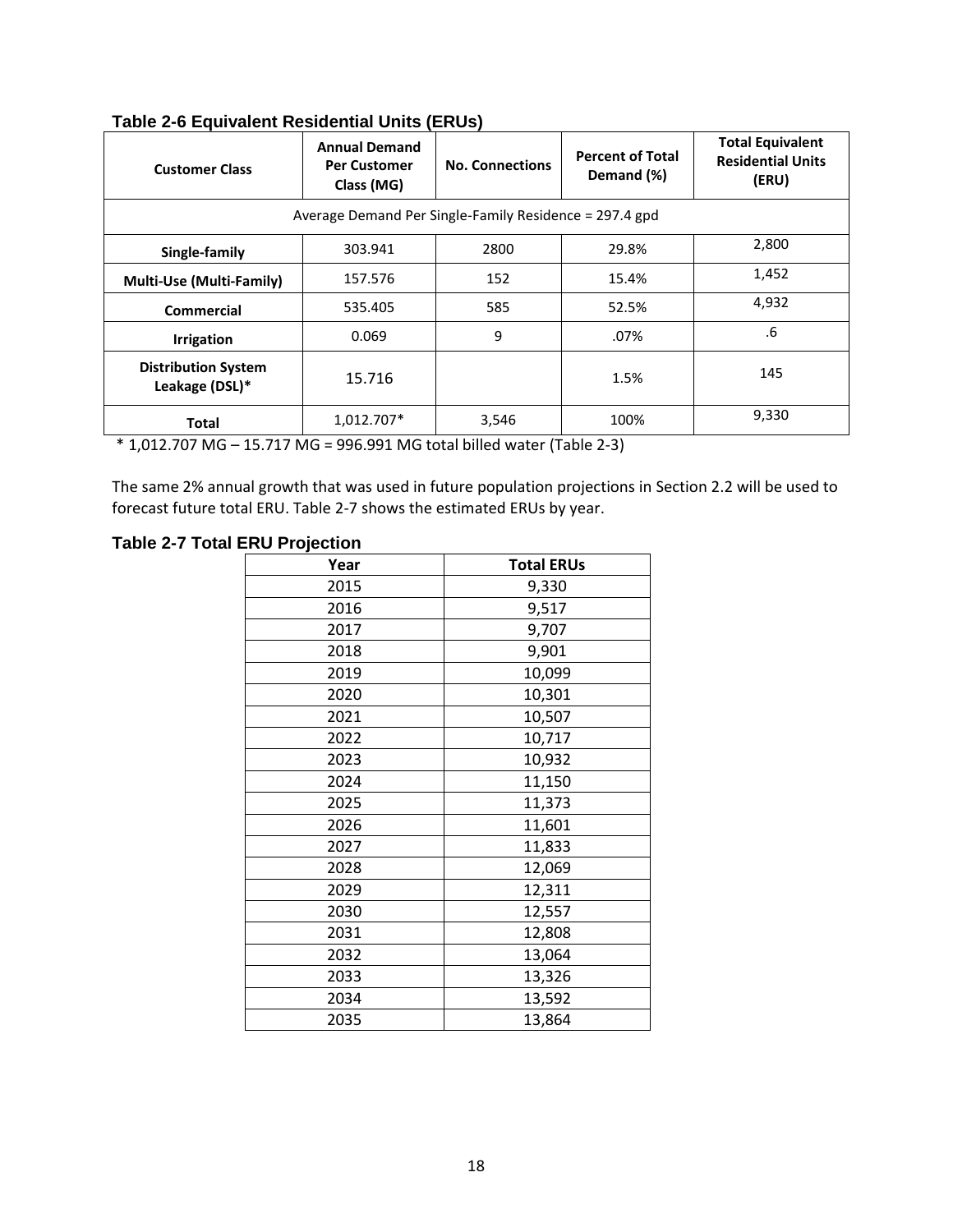### **2.5 WATER PRODUCTION**

The total monthly production from all wells is shown i[n Table 2-8](#page-8-0) for the years 2009-2015. Complete data is not available for five months in this time period due to the installation of new Supervisory Control and Data Acquisition system, meter failures and upgrades, and in the case of 2009 just missing. In order to have a more representative annual total production for evaluation and forecasting purposes, the average of the months with data was used to develop an adjusted total value. Except for 2013, the adjusted total shows as steady growth. The average increase in water produced is about 1.8%. It should be noted there was two months of missing data in 2013, including the typical peak month of August. [Figure 2-4](#page-9-0) shows the annual increase in water production.

The data for [Table 2-8](#page-8-0) was obtained directly from the source meters. The 2015 total (1,020.873 MG) varies from th[e Table 2-6](#page-6-0) total billed water demand by class (1,012.707 MG including DSL) by 8.166 MG which is the billing inaccuracy discussed in Sectio[n 2.3.](#page-1-1)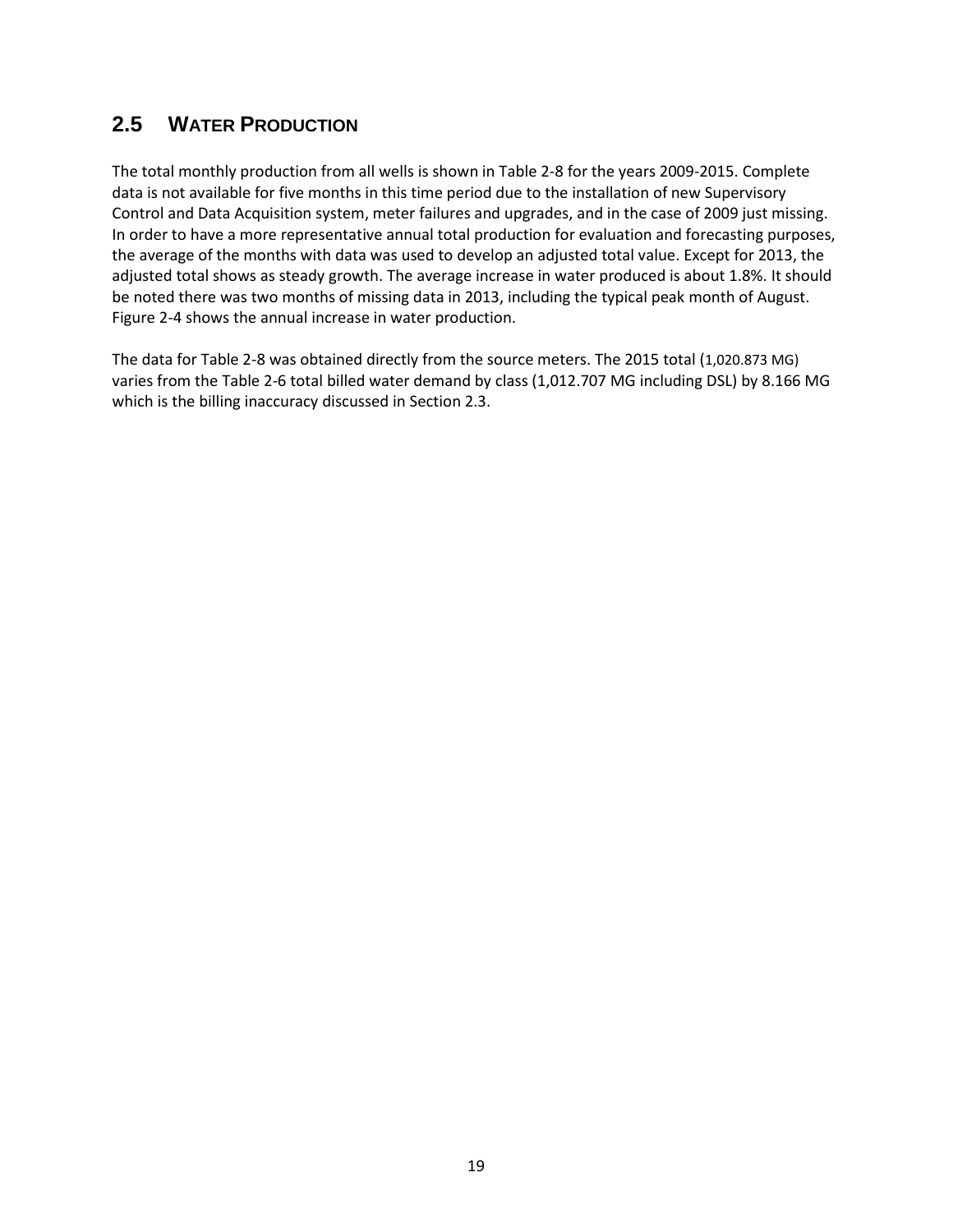#### **Table 2-8 Well Production**

| Year                 | Jan                      | Feb    | Mar    | Apr    | May    | Jun     | Jul     | Aug                      | Sep     | Oct     | <b>Nov</b> | <b>Dec</b>               | <b>Total</b><br>(WUE<br>Report) | Adjusted<br>Total <sup>4</sup> |
|----------------------|--------------------------|--------|--------|--------|--------|---------|---------|--------------------------|---------|---------|------------|--------------------------|---------------------------------|--------------------------------|
| 2009 <sup>1</sup>    |                          |        | 54.000 | 59.494 | 78.826 | 130.037 | 121.408 | 156.177                  | 112.074 | 89.200  | 72.535     | 47.210                   | 920.960                         | 1,020.474                      |
| 2010                 | 46.076                   | 59.134 | 44.878 | 58.399 | 80.699 | 89.064  | 106.992 | 152.617                  | 99.224  | 79.051  | 74.690     | 50.116                   | 940.940                         | 940.940                        |
| 2011                 | 45.023                   | 60.828 | 46.407 | 52.921 | 83.456 | 94.031  | 112.396 | 141.490                  | 114.956 | 95.948  | 65.170     | 51.901                   | 964.527                         | 964.527                        |
| 2012                 | 53.151                   | 43.394 | 45.205 | 55.123 | 78.447 | 88.810  | 123.823 | 139.199                  | 105.985 | 102.988 | 63.208     | 55.317                   | 984.650                         | 984.650                        |
| 2013 <sup>1</sup>    | 42.147                   | 48.906 | 40.417 | 59.389 | 95.635 | 93.843  | 91.037  | $\overline{\phantom{a}}$ | 121.082 | 79.896  | 68.487     | $\overline{\phantom{a}}$ | 740.838                         | 932.582                        |
| $2014^1$             | $\overline{\phantom{0}}$ | 51.096 | 45.306 | 68.521 | 85.453 | 119.899 | 126.561 | 116.546                  | 123.320 | 94.614  | 64.797     | 53.340                   | 948.453                         | 995.203                        |
| 2015                 | 47.355                   | 58.747 | 50.899 | 67.910 | 88.615 | 125.551 | 127.769 | 135.936                  | 101.462 | 95.397  | 70.620     | 50.612                   | 1,020.873                       | 1,020.873                      |
| Average <sup>2</sup> | 46.919                   | 52.594 | 45.647 | 60.773 | 86.321 | 104.427 | 116.317 | 133.361                  | 113.361 | 93.769  | 66.456     | 52.793                   | 972.670 <sup>3</sup>            | 965.676                        |

<sup>1</sup> 2009 data is missing; 2013 & 2014 data is not complete due to lack of data while making source meter and SCADA changes

<sup>2</sup> Averages based on number of years of available data

<span id="page-8-0"></span><sup>3</sup> Total of monthly averages

<sup>4</sup> Adjusted Total includes adding the average monthly total for those months of missing data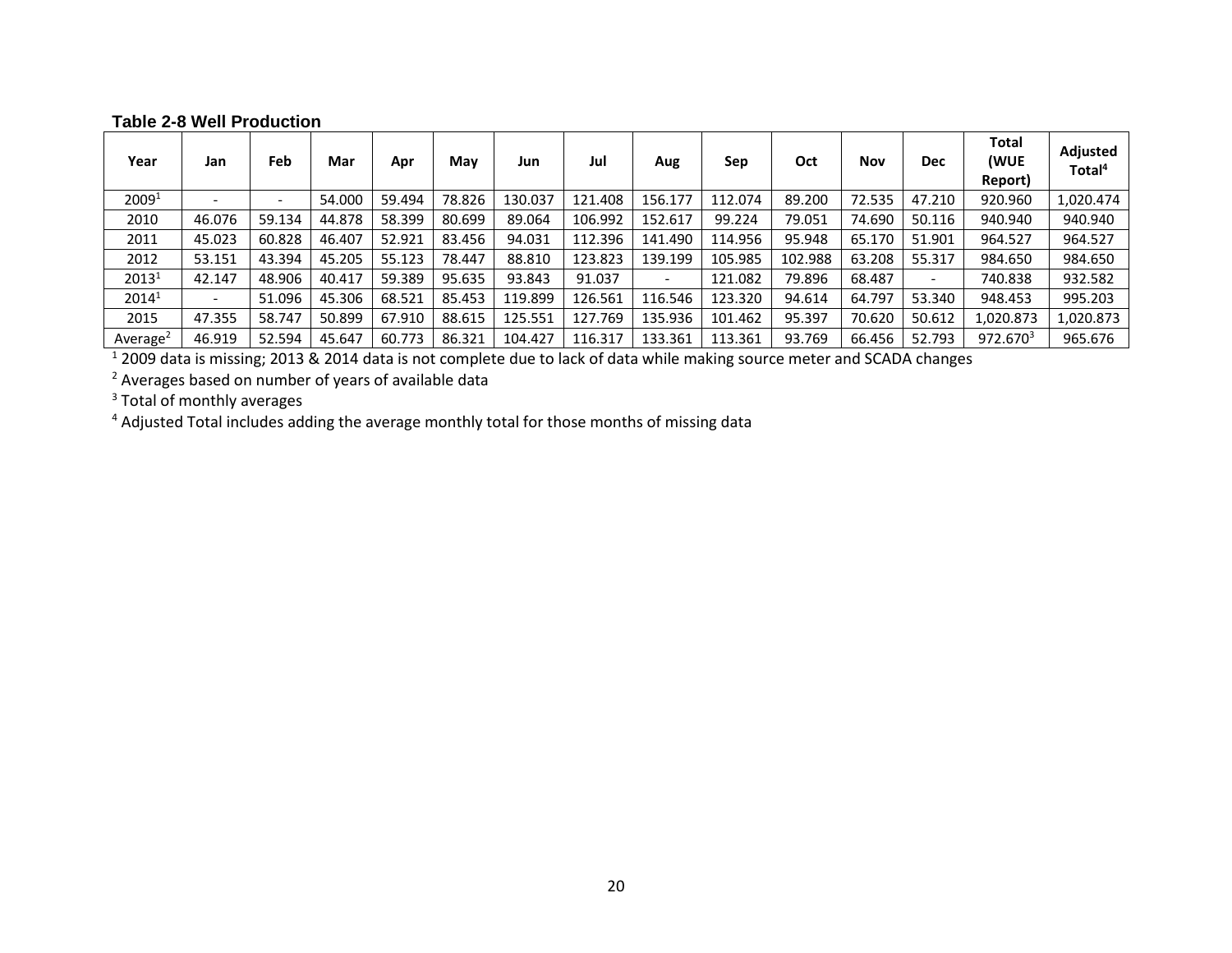<span id="page-9-0"></span>



In order to minimize confusion regarding annual water demand and production [Table 2-10](#page-10-0) shows the source of the various numbers discussed above.

| Location  | <b>Description</b>                                  | Value<br>(MG) | <b>How Value is Used</b>   |
|-----------|-----------------------------------------------------|---------------|----------------------------|
| Table 2-4 | <b>Billing Annual Demand</b>                        | 966.991       |                            |
|           | <b>Actual Service Meter Reading</b>                 | 1,005.157     |                            |
| Table 2-6 | Distribution System Leakage (DSL)                   | 15.716        |                            |
|           | (total water produced-actual service meter reading) |               |                            |
|           | Total Annual Demand (billed demand + DLS)           | 1,012.707*    | <b>ERU Determination</b>   |
|           |                                                     |               | <b>Demand Forecast</b>     |
|           |                                                     |               | Base                       |
| Table 2-8 | <b>Total Water Production</b>                       | 1,020.873     | <b>MDD:ADD Calculation</b> |

**Table 2-9 Annual Demand and Production Summary**

**\*** 1,020.873 -1,012.707 = .8% variance

[Table 2-10](#page-10-0) shows the total production from 2009-2015 as obtained by the source meters. The total production was divided by the number of days in the year to generate the Annual Average Day (ADD). The daily source meter records were reviewed to determine the actual Maximum Day Demand (MDD) for the years 2011-2015. As can be seen in [Table 2-10,](#page-10-0) the month of the MDD varies from year to year depending on the various processing plants' timetable. It should be noted that although there is only one maximum day per year, several other days' production approached the MDD at various times.

For analysis and forecasting purposes, a MDD:ADD ratio of 2.0 production data will be used for forecasting purposes .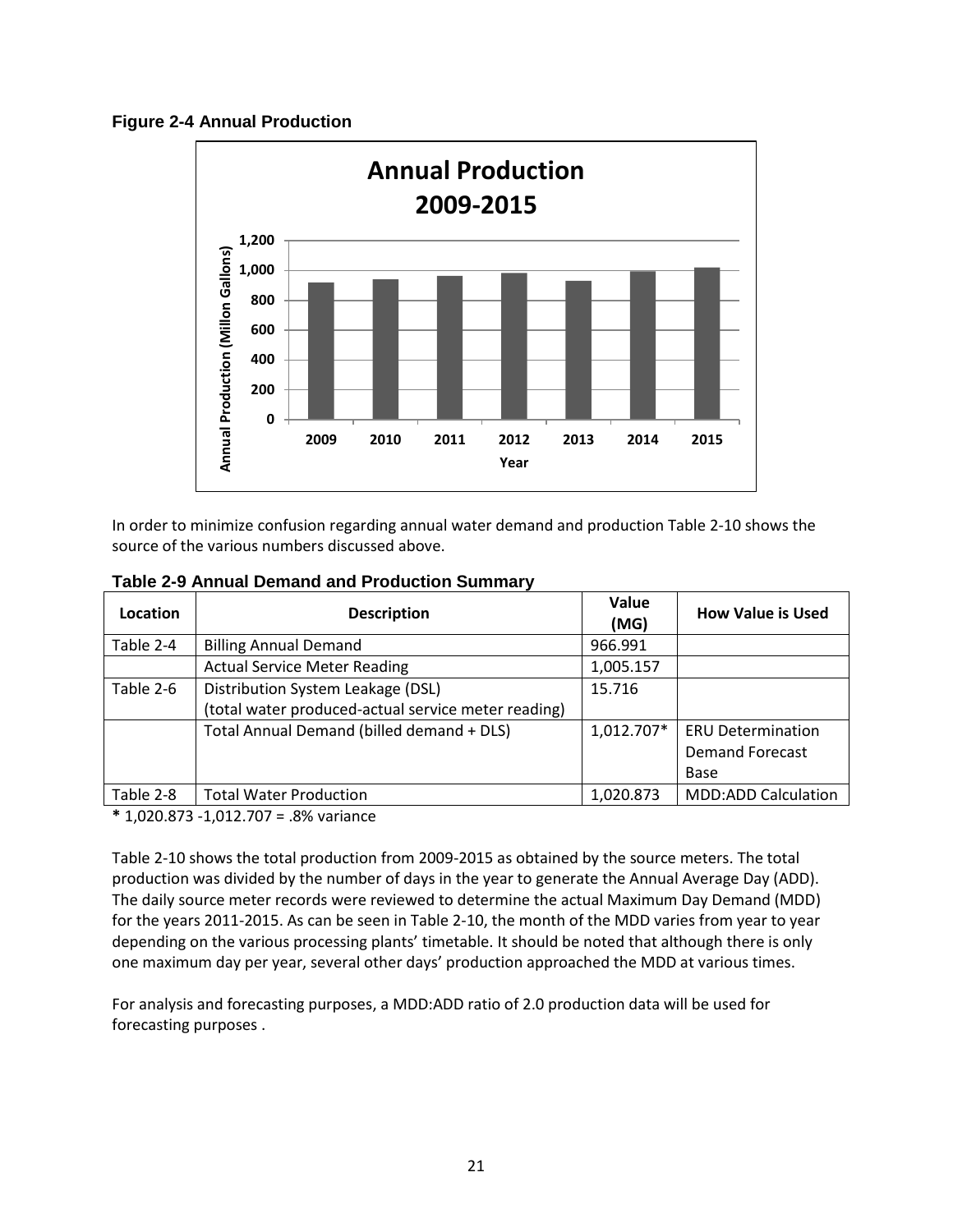| Year | <b>Total Annual</b><br><b>Production</b><br>$(MG)^1$ | <b>Annual Average</b><br>Day (ADD) MG<br>(Production) | <b>Actual Maximum Day</b><br>(MDD) MG<br>(Date/Production) <sup>1</sup> | <b>MDD:ADD</b> |
|------|------------------------------------------------------|-------------------------------------------------------|-------------------------------------------------------------------------|----------------|
| 2009 | 1,020.474                                            | 2.80                                                  |                                                                         |                |
| 2010 | 940.940                                              | 2.58                                                  |                                                                         |                |
| 2011 | 964.527                                              | 2.64                                                  | Aug. 5/5.28                                                             | 2.0            |
| 2012 | 984.650                                              | 2.69                                                  | Oct. 4 / 6.51                                                           | 2.4            |
| 2013 | 932.582                                              | 2.56                                                  | July 25 / 4.43                                                          | 1.7            |
| 2014 | 995.203                                              | 2.73                                                  | July 11 / 5.05                                                          | 1.8            |
| 2015 | 1,020.873                                            | 2.80                                                  | June 30 / 5.36                                                          | 1.9            |
|      |                                                      |                                                       | Average                                                                 | 1.96           |

<span id="page-10-0"></span>**Table 2-10 Maximum Day Demand and MDD:ADD**

<sup>1</sup> 2011-2015 City's Annual Water Report spreadsheet

Peak hour demand (PHD) is the calculated maximum rate of water use produced, excluding fire flow, that can be expected to occur over a continuous 60-minute time period. The following equations from the DOH water System Design Manual was used to calculate PHDs.

PHD = MDD x  $(C \times N + F) + 18$ 1440

Where: PHD = Peak Hour Demand MDD = MDD/ERU = ADD/ERU x MDD:ADD ratio  $C = 1.6$  for ERUs  $> 500$ N = Number of ERUs F = 225 for ERUs >500

Peak hour demand is useful in determining the volume of equalizing storage needed to meet peak system demands that may exceed supply capacity. The calculated peak hour demand for both the 2015 Average Day and Maximum Day Demands are shown on Table 2-11.

# **2.6 SERVICE AREA DEMAND PROJECTIONS**

Future demands are calculated based on the City's projected number of ERUs and using the 2015 ERU value of 297.4 gpd/ERU. Future demands were also computed using the current Water Use Efficiency goal of reducing residential consumption by 25 gallons per day (272.4) by December 31, 2020. [Table](#page-11-0)  [2-11](#page-11-0) shows the various forecasts for each year 2016-2021, and then every 5 years until 2035 for both 297.4 and 272.4 gpd/ERU. The values for 2015 annual demand, average day demand and maximum day demand shown are calculated, but closely correspond to actual readings as noted in the table notes. [Figure 2-5](#page-12-0) shows the water demand projections with and without meeting the WUE goal.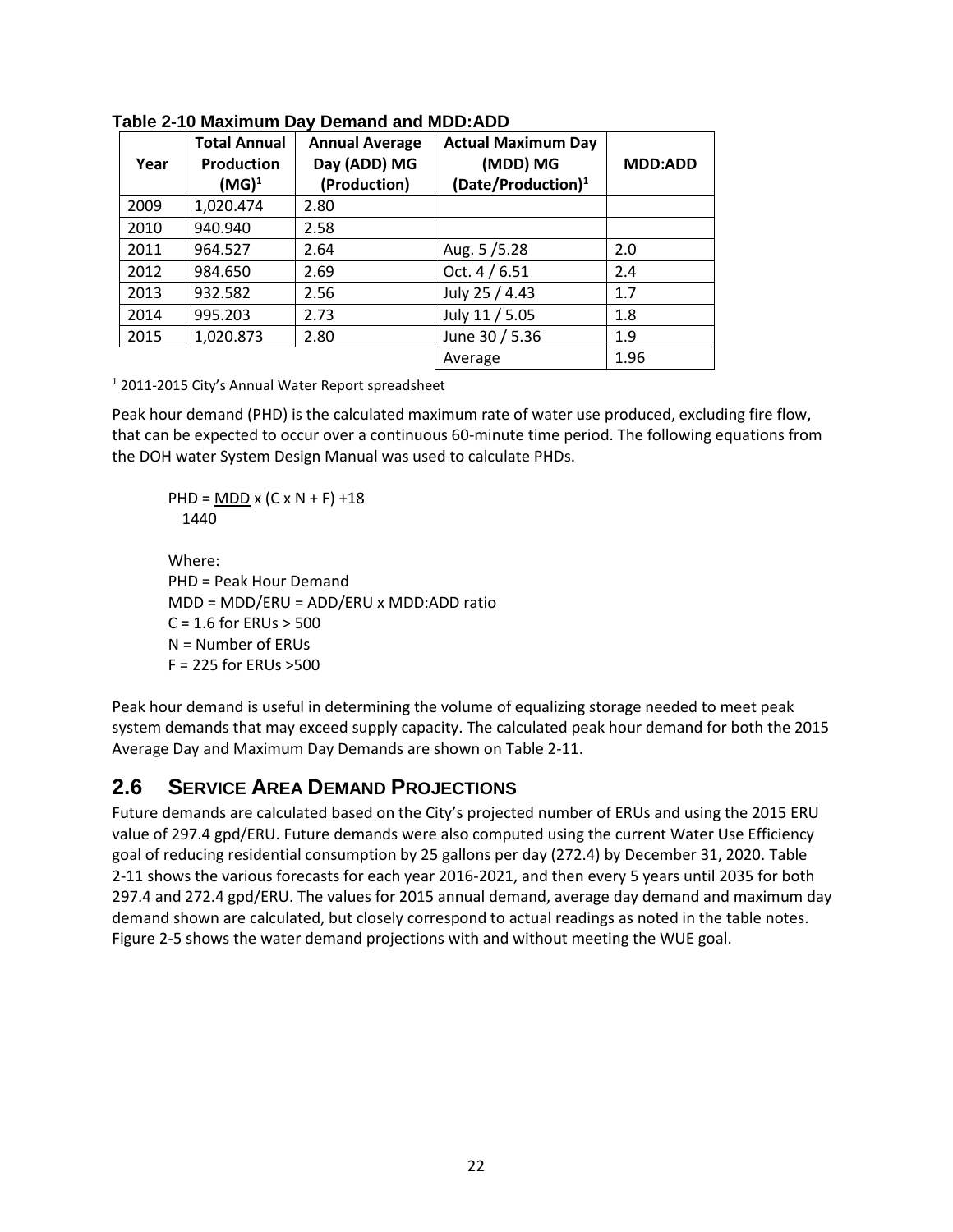|                                            | 2015                     | 2016    | 2017    | 2018    | 2019                     | 2021    | 2020    | 2025    | 2030    | 2035     |
|--------------------------------------------|--------------------------|---------|---------|---------|--------------------------|---------|---------|---------|---------|----------|
| <b>Total ERUs</b>                          | 9,330                    | 9,517   | 9,707   | 9,901   | 10,099                   | 10,507  | 10,301  | 11,373  | 12,557  | 13,864   |
| Annual Demand (MG) (297.4gpd/ERU)          | 1,012.8 <sup>1</sup>     | 1,035.9 | 1,053.7 | 1,074.8 | 1,096.3                  | 1,140.5 | 1,121.2 | 1,234.5 | 1,363.1 | 1,5175.0 |
| Annual Demand (MG) (272.4 gpd/ERU)         | $\overline{\phantom{m}}$ |         |         |         |                          | 1,045   | 1,027.0 | 1,130.8 | 1,248.5 | 1,378.4  |
| Avg. Day (MG) (297.4 gpd/ERU)              | 2.8                      | 2.8     | 2.9     | 2.9     | 3.0                      | 3.1     | 3.1     | 3.4     | 3.7     | 4.1      |
| Avg. Day (MG) (272.4 gpd/ERU) <sup>2</sup> |                          |         |         |         | $\overline{\phantom{a}}$ | 2.9     | 2.8     | 3.1     | 3.4     | 3.8      |
| Max. Day (MG) (297.4 gpd/ERU)              | 5.6 <sup>2</sup>         | 5.7     | 5.8     | 5.9     | 6.0                      | 6.2     | 6.1     | 6.8     | 7.5     | 8.2      |
| Max. Day (GPM) (297.4 gpd/ERU)             | 3,889                    | 3,958   | 4,028   | 4,097   | 4,167                    | 4,306   | 4,236   | 4,722   | 5,208   | 5,694    |
| Max. Day (MG) (272.4 gpd/ERU)              |                          |         |         |         | $\overline{\phantom{a}}$ | 5.7     | 5.6     | 6.2     | 6.8     | 7.6      |
| Max. Day (GPM) (727.4 gpd/ERU)             |                          |         |         |         |                          | 3,975   | 3,889   | 4,306   | 4,722   | 5,278    |
| Peak Hour (GPM) (297.4 gpd/ERU)            | 6,334                    | 6,445   | 6,555   | 6,666   | 6,778                    | 7,054   | 6,888   | 7,649   | 8,445   | 9,221    |
| Peak Hour (GPM) (272.4gpd/ERU)             |                          |         |         |         |                          | 6,458   | 6,318   | 6,992   | 7,670   | 8,548    |

### **Table 2-11 System Water Demand Projections**

<span id="page-11-0"></span><sup>1</sup> Calculated Annual Demand of 1,012.8 MG corresponds to the actual annual demand of 1,020.8 within the .8% billing inaccuracy previously discussed.

<sup>2</sup> Calculated MDD of 5.6 corresponds well to actual MDD of 5.36MGD

<sup>3</sup> WUE Goal; Reduce single family and multi-family connections by 25 gpd by 12-31-20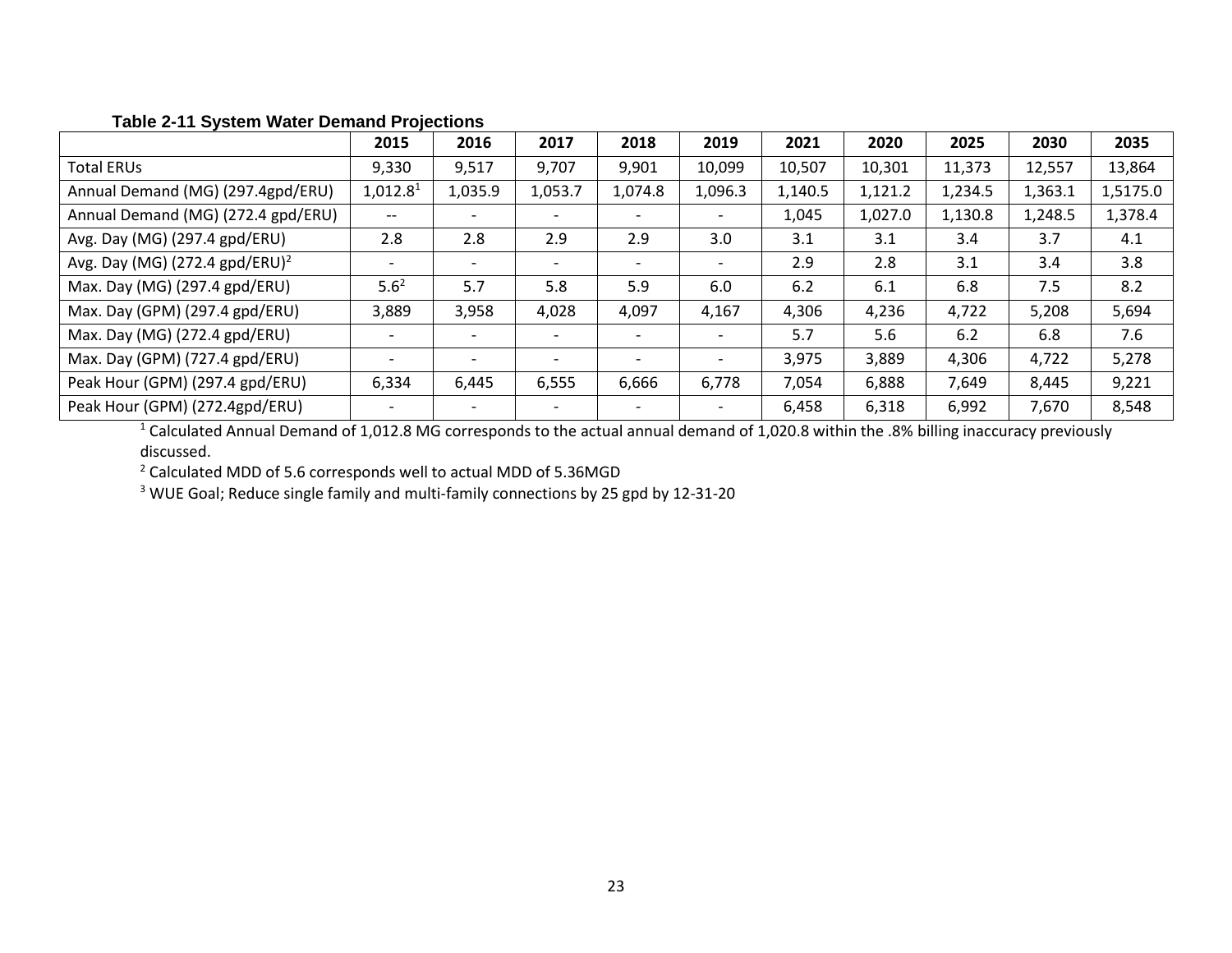<span id="page-12-0"></span>**Figure 2-5 Water Demand Projections**



The ERU calculations, and resulting service area demand projections utilized the annual billing demand plus the DSL volume rather than total water production demand in order to more accurately track future customer class and DSL demands. If the total water produced volume was used to calculate the ERU value the result would have been 297.7 g/ERU. The total ERUs/year would be increased by 18 for 2015 and 55 for 2035. This minor change would not affect the projected average day demand of 4.1 MG 2035: 4,143,686 Gallons - 2015: 4,123,153 Gallons = 20,533 Gallons.